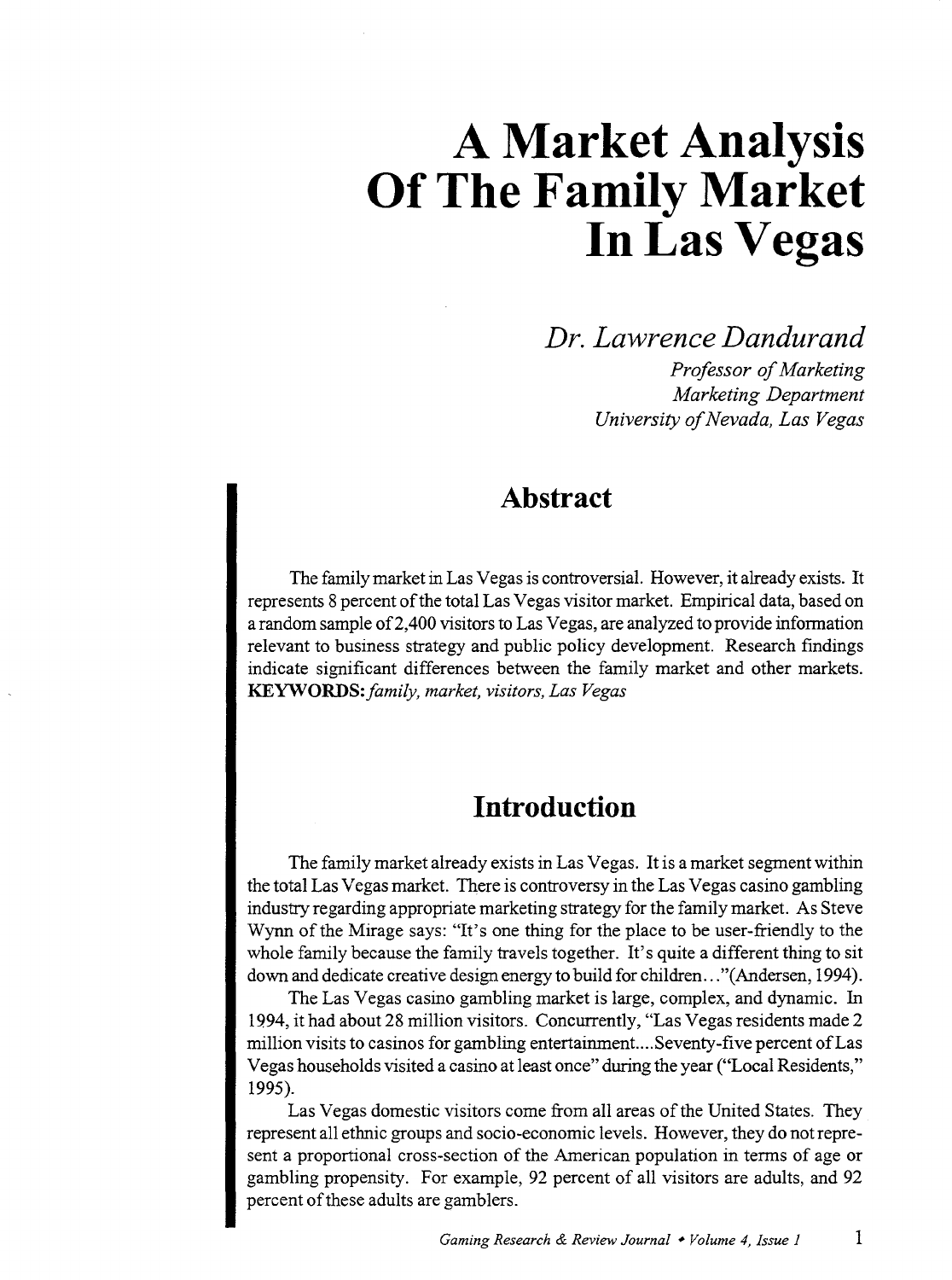# **Research Objectives**

The following research objectives guided the analysis: (1) review cultural values and family dynamics in the context of gambling behavior; (2) describe the behavioral and socio-demographic profiles of the family market; (3) identify similarities and differences between family market gamblers and other gamblers; ( 4) determine similarities and differences between gamblers and non-gamblers; and (5) indicate market potential and penetration levels of the family market.

# **Cultural Values**

Cultural values affect casino gambling behavior. They represent direct and indirect influences. They can be linked to consumer behavior in general and casino gambling behavior in particular. Culture is "the set of basic values, perceptions, wants, and behaviors learned by a member of society from family and other impor-

tant institutions" (Kotler & Armstrong, 1997). Values can be perceived as "shared beliefs or cultural norms about what is important or right.... [Furthermore, values can be understood as influencing] the goals people pursue and the behavior used to pursue those goals" (Bearden, Ingram, & La Forge, 1995).

Culture "consists ofleamed responses to recurring situations" (Keegan, 1995). It "reflects the

**Contemporary cultural trends are favorable to the development of casino gambling. These trends affect potential casino gambling customers, including the family market.** 

 $\prime$ 

human aspect of a person's environment; it consists of beliefs, morals, customs, and habits learned from others" (Jeannet & Hennessey, 1995). It "influences every facet of our lives, including the consumption of products and services" (Akhter, 1994). Purchase behavior is a function of the social environment (e.g., culture), individual differences (e.g., life-styles), and situational factors (e.g., in-store stimuli) (Bearden, Ingram, & La Forge, 1995).

Societies, countries, or sub-cultures have core and surface cultural values. A core cultural value in the United States is progress, i.e., "people can improve themselves" (Schiffman & Kanuk, 1991). There are many surface cultural values. These contemporary values are rooted in core values, but they change over time. Popcorn (1996) discusses sixteen contemporary values (e.g., cocooning) affecting United States consumers.

Contemporary cultural trends are favorable to the development of casino gambling. These trends affect potential casino gambling customers, including the family market. There is no evidence to suggest that the family market is not influenced by the same general cultural pressures as any other members of society.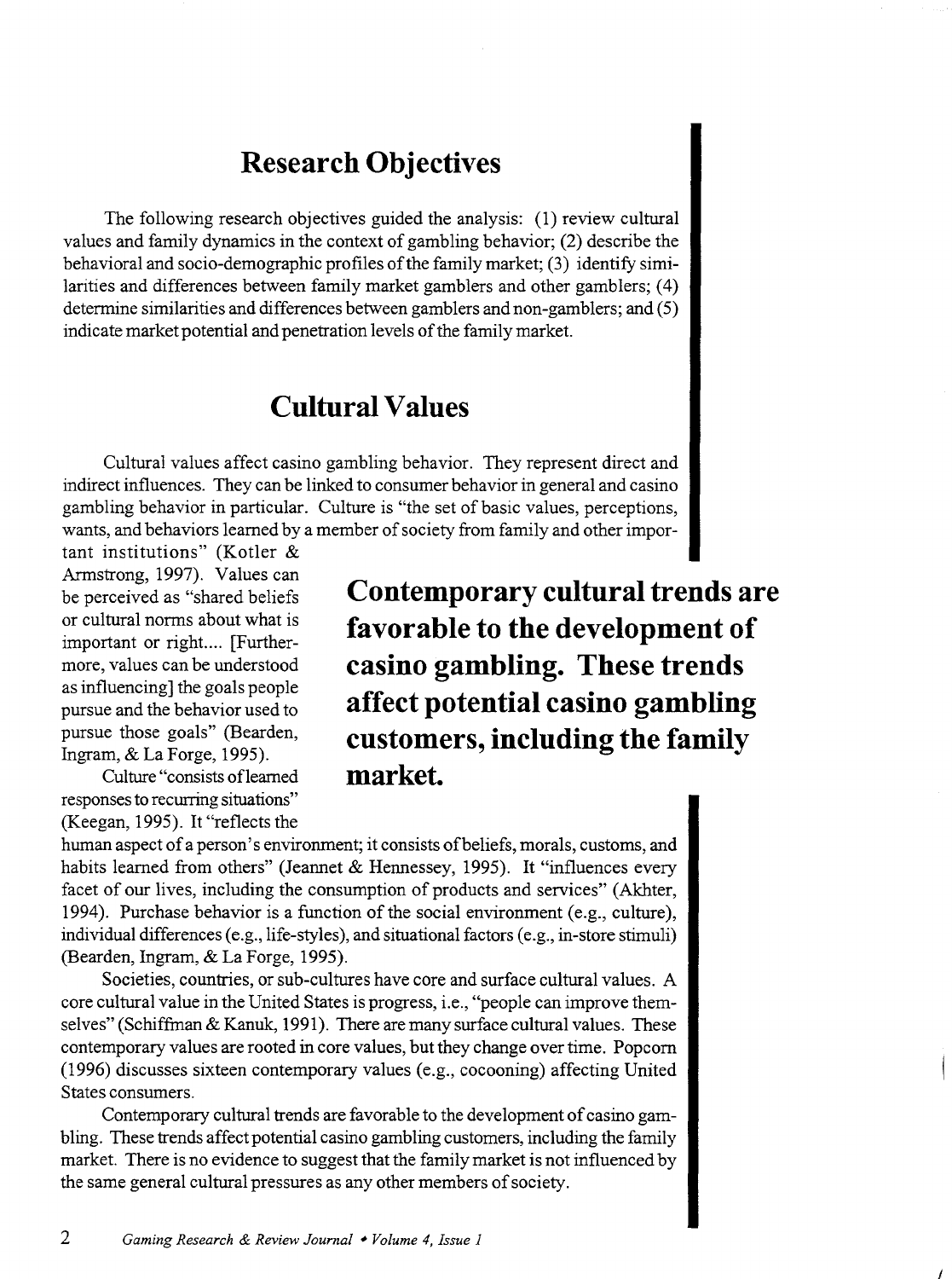*A Market Analysis of the Family Market in Las Vegas*  Contemporary consumer needs are associated with cultural trends. They are converted by the consumer into benefits sought. The benefits offered by casino gambling match benefits sought by many consumers. For example, the benefits sought associated with Popcorn's ( 1996) cultural trends, such as fantasy adventure, are satisfied by benefits offered by casino gambling.

# **Family Dynamics**

Family dynamics are a function of shifts in a community's cultural values. They are also a determinant of these values. Families in the United States are

# **Family households constitute about 70 percent of all American households.**

undergoing structural transformations, new experiences, and attitude changes.

A family can be defmed as "two or more persons related by blood, marriage, or adoption who reside together." This can include a traditional family, or one

adult with one or more children, or two adults with his, her, and their children (Schiffman&Kanuk, 1991).

Family households constitute about 70 percent of all American households. About 35 percent of all households (about 50 percent of family households) contain dependent children (children under 18 living at home). Non-family households represent about 29 percent of all households (Current Population Reports 1986; Waldrop, 1989).

The traditional image of a family household as a young husband and wife with two young children does not reflect modern reality. Many families do not have children. Many others do not have dependent children. Others are single parent households. About 25 percent of American children live in mother-only households (Kids Count Data Book, 1995).

"Couples with no children under 18 now make up almost half of all families".... By the year 2000, 47 percent of all households will be non-family or single-parent households-the fastest-growing categories of households" (Kotler  $\&$ Armstrong, 1994).

Adult family members already have a history of family and non-family consumption. They have consumed as singles and couples without children. They currently have many experiences outside of the family setting. They are knowledgeable and sophisticated consumers. They are accustomed to variety, choice, convenience, quality, service, day care facilities, a fast pace, and instant gratification. Many have dual incomes. However, they have less time than before marriage or attaining family status, especially less joint free time with spouse and children On the other hand, they are protecting their leisure time. "Rather than forgoing leisure hours, Americans are mainly substituting market work for home work-a trend fostered by smaller families, labor-saving appliances, and other developments [such as buying prepared food for consumption at home]" (Koretz, 1995).

Family adults want new experiences for themselves and their children. There is "renewed emphasis on the family and on vacations as a way to reunite busy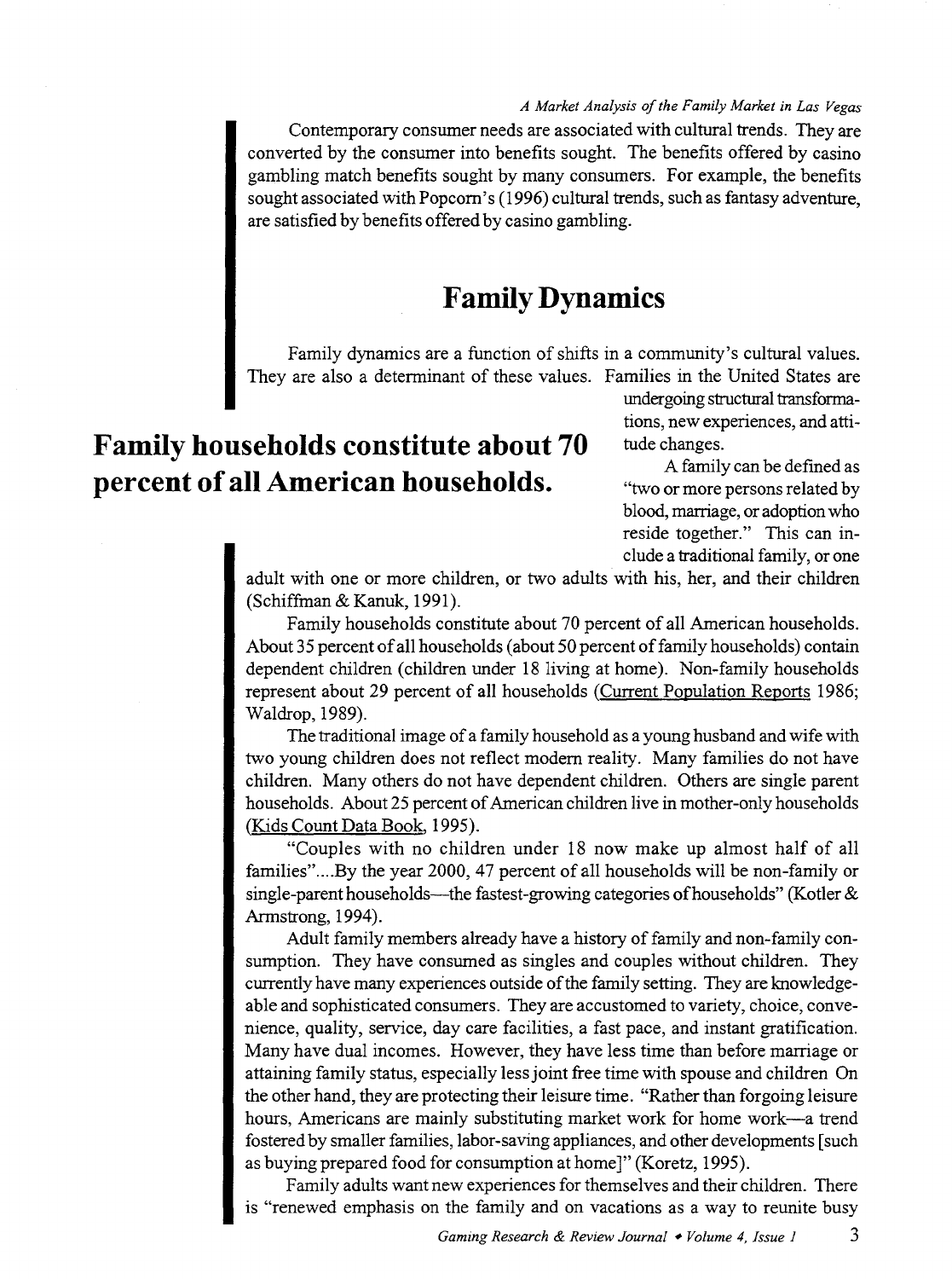families .... [Dennis Marzella of Robinson, Yesawich and Pepperdine, Inc. notes that] consumers are looking for leisure experiences that offer something different but affordable.... [They are] 'actively looking for something that is different, safe, easy to buy and that will provide them with an opportunity to get more pleasure, excitement, and sensation out of life"' ("Family Cruising," 1995).

# **Research Methodology**

Research findings were derived from statistical analyses processed from the Las Vegas Visitor Profile Study-1994 databank produced by GLS Research for the Las Vegas Convention & Visitors Authority. The databank contained a random sample of2,400 Las Vegas adult visitor interviews conducted between July 1, 1993, and June 30, 1994.

Personal, interviewer administered, intercept-type interviews produced the data. Questions concerned attitudes, gambling and non-gambling behavior, and sociodemographics. Data analysis included frequency distributions, measures of central tendency, metric techniques (e.g., ANOVA), and nonparametrics (e.g., Chi-Square).

Prior to January 1, 1994, family visitor statistics were based on the following question: "How many of those people [in the party] are under the age of 21?" The question excluded visitors who did not stay in a hotel or motel during their visit to Las Vegas.

# **Casino Gambling Dynamics**

Casino gambling is a form of consumer behavior. "Modem society has come to view gambling—and casinos—as an acceptable form of adult entertainment....A larger segment of society now views casinos as a legitimate industry .... Gambling has clearly evolved from a sinful activity and vice to a form of entertainment during the second half of the twentieth century" (Eadington, 1994).

Las Vegas is a unique city. Its main industry is casino gambling. Las Vegas, along with casino gambling, has become more acceptable to the general public in the United States. This is because the political, legal, economic, technological, cultural, and social environments have changed. "The city now· seems mainstream. But that's only because the rest of America has become a lot more like Vegas.... [Its] retail ceaselessness is no

**The family market is 8 percent of the total Las Vegas adult visitor market. Eighty-eight percent of the family market are gamblers.** 

I

longer singular .... Marriage and divorce laws in the rest of the U.S. have long since caught up with Nevada's pioneering looseness .... American show business is today so pervasively Vegasy that we hardly notice anymore" (Andersen, 1994).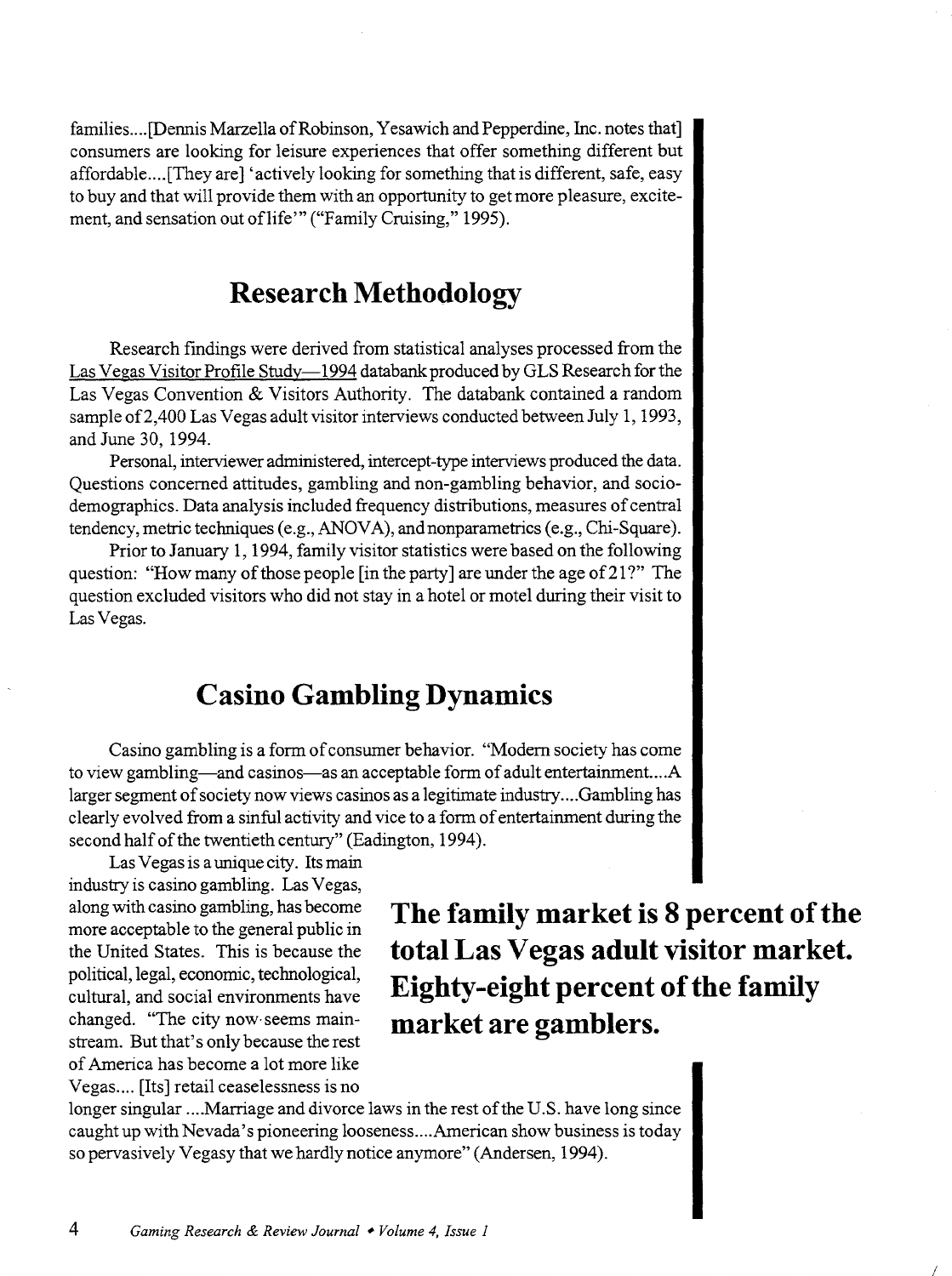# **Casino Gambling Behavior**

### **Market Segment Sizes**

Table 1 indicates the size of the family market and the relative sizes of the Las Vegas gambling and non-gambling market segments. The family market is 8 percent of the total Las Vegas adult visitor market. Eighty-eight percent of the family market are gamblers. Gamblers constitute about 92 percent of the total market. Gamblers without children compose 85 percent of the total market. Non-gamblers with children represent 1 percent of the market.

#### Table 1. Market Segments

| Gambler: | With Children    | 7%  | Non-Gambler: | With Children    | 1%        |
|----------|------------------|-----|--------------|------------------|-----------|
|          | Without Children | 85% |              | Without Children | <u>7%</u> |
|          | Sub-Total        | 92% |              | Sub-Total        | 8%        |
|          |                  |     |              | Total            | 100%      |
|          |                  |     |              |                  |           |

The size of the family market has increased 2 percent over the last four years (1991 thru 1994). It increased from 6 percent in 1991 to 7 percent in 1992 to 8

# **Gamblers with children spent the most for shopping.**

percent in 1993 and 1994 (Las Vegas Visitor Profile Study 1994, [1995]).

Although the family market represents only 8 percent of all adult visitors, it constitutes a significant market segment within the Las Vegas casino gam-

bling market. It could be considered as a separate business target, or productmarket target, composed of several target market segments. One or more of these segments could be selected as target market entries by competitors in the Las Vegas market. The local Las Vegas market, drawn from a population of over 1 million persons, could provide additional family market, target market entries. The nongambling niche of the family market plus other non-gambling niches in the Las Vegas market could also constitute significant additional target markets.

### **Gambling Budgets**

Table 2 indicates the average gambling budgets for gamblers traveling with and without children. The gambling budget is the amount set aside for gambling action for the market stay. It is not the gambling handle or the gambling expenditure. The overall average gambling budget for gamblers in Fiscal Year 1994 was \$480.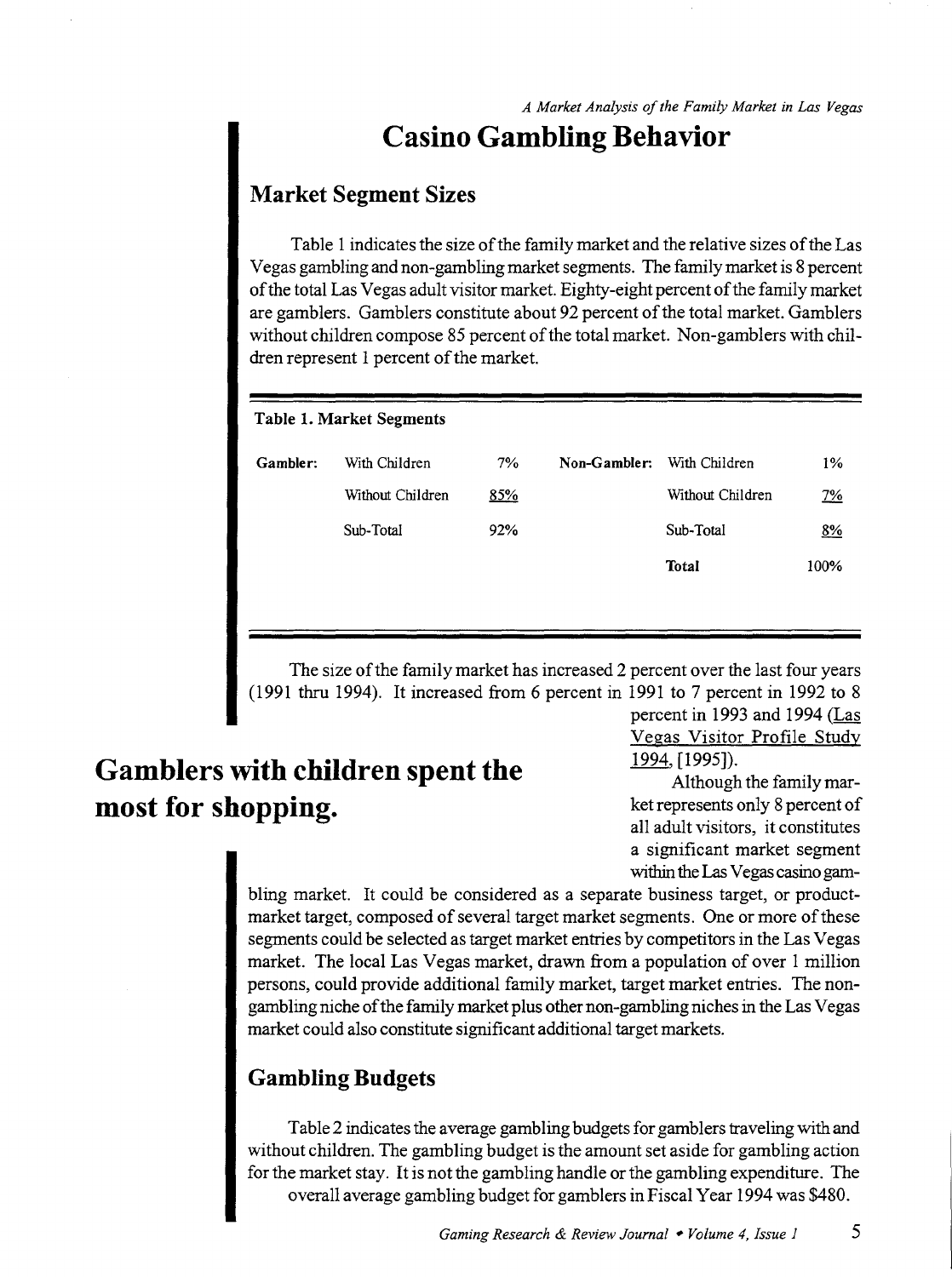| <b>Table 2. Gambling Budgets</b> |               |                         |                        |
|----------------------------------|---------------|-------------------------|------------------------|
|                                  | With Children | <b>Without Children</b> | <b>Overall Average</b> |
| <b>GAMBLERS</b>                  | $$296*$       | $$504*$                 | \$480                  |

Gambling budgets varied significantly across gambling market segments. Gamblers traveling without children had a significantly higher budget than gamblers traveling with children (i.e., \$504 vs. \$296).

The average gambling budget for gamblers without children was 70 percent greater than for gamblers with children. The lower gambling budget for gamblers with children could indicate more time spent with children in non-gambling or family activities, or simply different needs and benefits sought related to such variables as different life-styles, stages of family life cycle, or different socio-demographics.

Lower gambling budgets are a perceived threat to the casino gambling industry. The threat will increase as the family market share of market increases relative to the entire Las Vegas market.

### **Gambling Behavior**

Table 3. Gambling Behavior

Table 3 indicates that gambling behavior varied across gambling market segments.

The average gambler gambled about 5 hours each day, bet about 3 coins per slot action, and bet about \$13 per wager.

| <b>Gambling Item</b> | G        | <b>GWC</b> | <b>GWOC</b>   |
|----------------------|----------|------------|---------------|
| <b>Hours Gambled</b> | 5.0      | $4.0*$     | $5.2$ *       |
| Coins per Bet        | 3.3      | 3.3        | 3.5           |
| Average Bet          | \$13     | \$9        | \$14          |
| Keno/Bingo Bet       | S.<br>-3 | \$1        | $\frac{1}{2}$ |

Note: G=Gambler; GWC=Gambler With Children; GWOC=Gambler Without Children \* Significant Difference at p=.05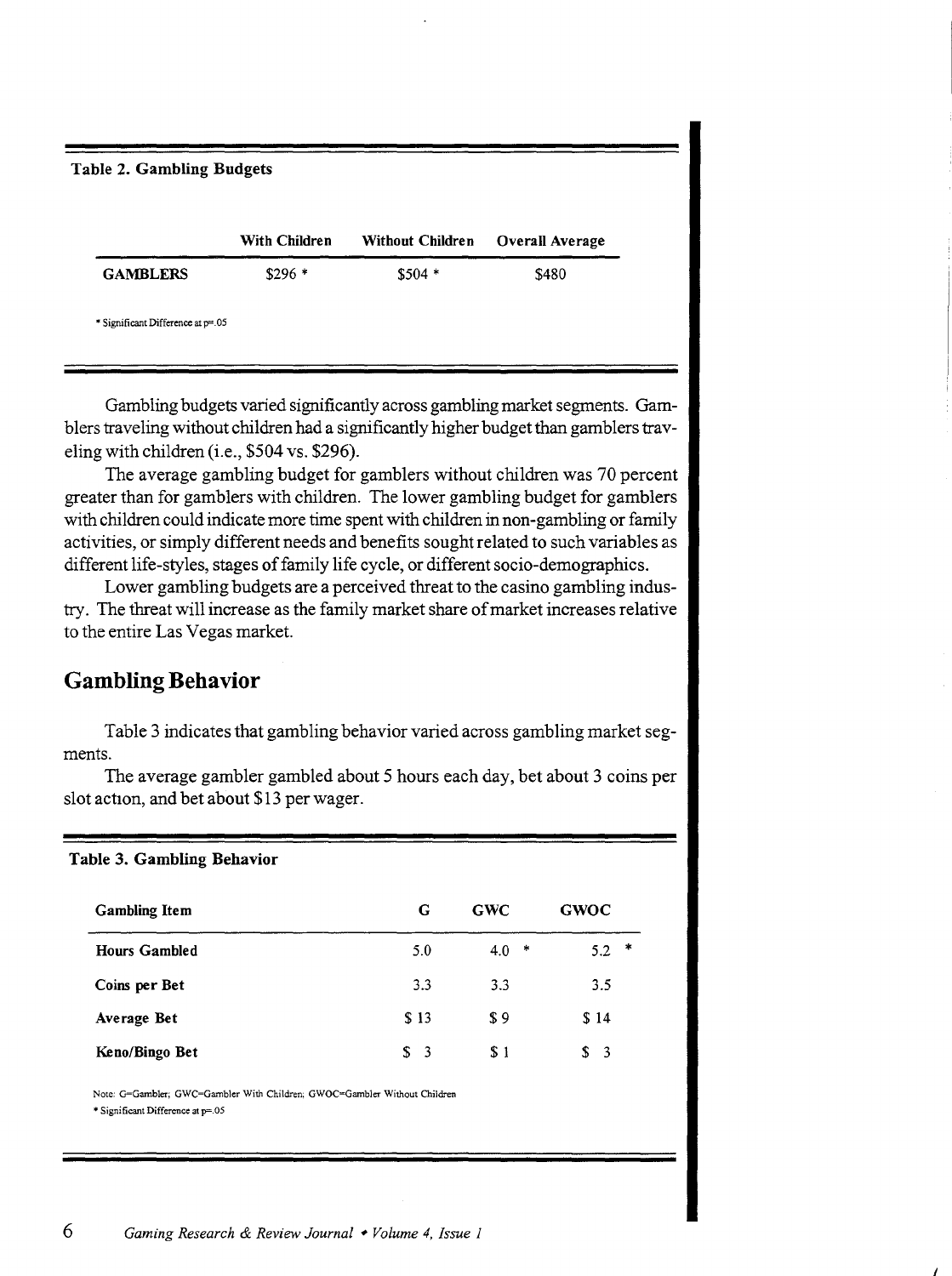The gambler without children spent significantly more time (5.2 hours) gambling than the gambler with children (4.0 hours). Coins per bet, the average bet, and the average keno/bingo bet did not vary significantly across segments.

### **Non-Gambling Expenditure Patterns**

Research fmdings for differences in non-gambling expenditures across the market segments were not statistically significant (due to small sample sizes). However, non-gambling expenditure patterns were in the expected direction.

Table 4 indicates that food and drink and transportation expenditures were relatively stable across the market segments. On the other hand, shopping, entertainment, and sightseeing expenditures varied across segments.

| <b>Expenditures</b>  | G    | GWC      | <b>GWOC</b> | NG.  |  |
|----------------------|------|----------|-------------|------|--|
| Food & Drink         | \$23 | \$21     | \$25        | \$24 |  |
| Transportation       | \$14 | \$16     | \$15        | \$16 |  |
| <b>Shopping</b>      | \$76 | \$91     | \$76        | \$59 |  |
| <b>Entertainment</b> | \$21 | \$19     | \$25        | \$13 |  |
| Sightseeing          | \$4  | \$9      | \$4         | \$4  |  |
| Other                | \$2  | S<br>- 0 | \$4         | \$1  |  |

#### Table 4. Non-Gambling Expenditure Patterns

Note: G=Gambler; GWC=Gambler With Children: GWOC=Gambler Without Children; NG=Non-Gambler

Gamblers spent more than non-gamblers for shopping. Gamblers with children spent the most for shopping. Gamblers spent more than non-gamblers for

**Gamblers with children are more likely to be females. Gamblers with children tend to be married, but 21 percent of the gamblers with children are not married.** 

entertainment. Gamblers without children spent the most of all the segments for entertainment.

### **Travel Behavior**

Table 5 compares the travel behavior of gamblers to non-gamblers and gamblers with children to gamblers without children. Las Vegas gamblers

are more likely than non-gamblers to be repeat visitors. Gamblers stay longer than non-gamblers, but they visit less frequently. Gamblers without children, compared to gamblers with children, tend to stay longer, visit more frequently, and visit more gambling locations. Gamblers and gamblers without children are more likely than non-gamblers to visit during January, February, and March.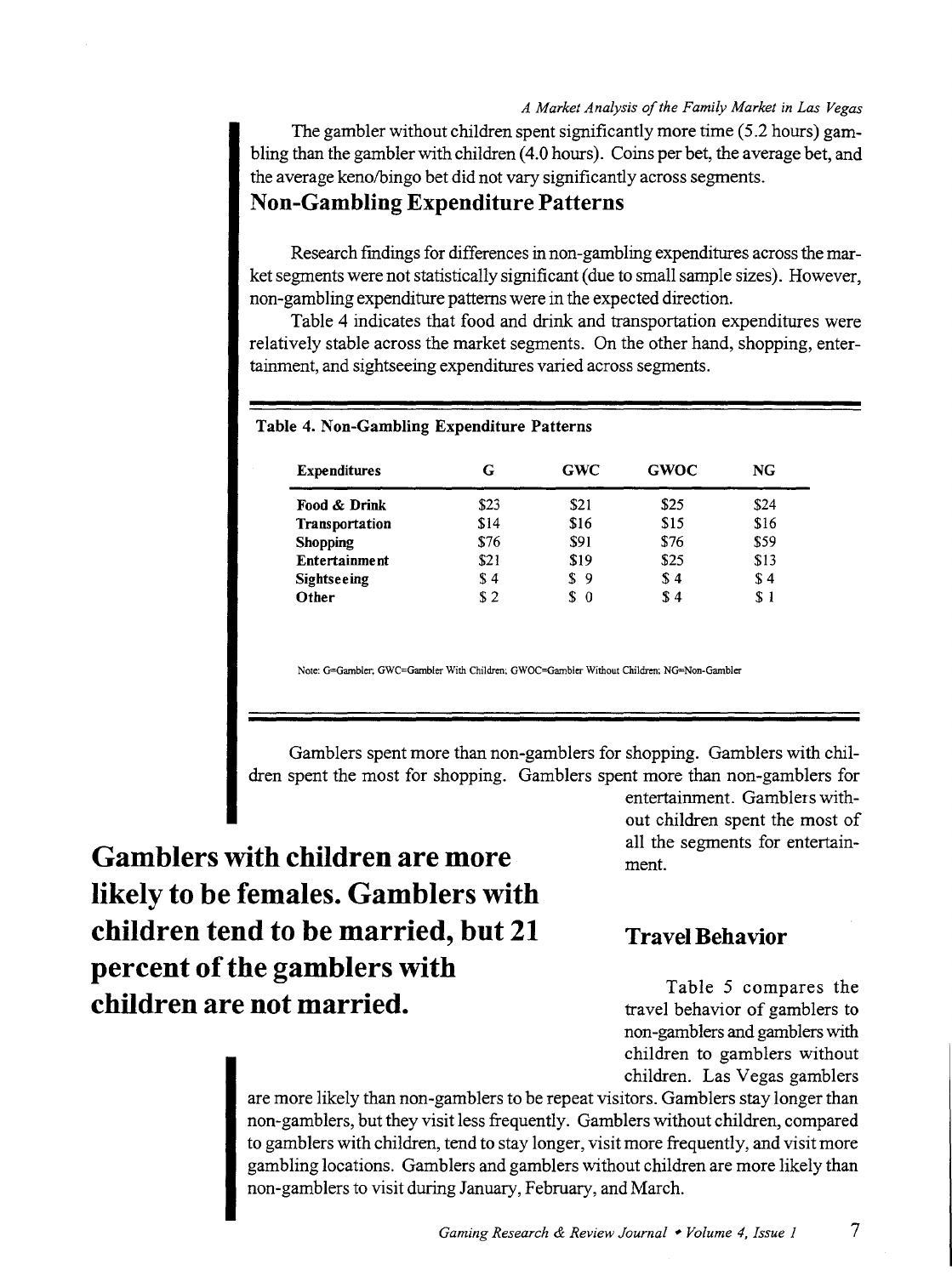Table 5. Travel Behavior

| <b>Travel Item</b>       | G      | <b>GWC</b> | <b>GWOC</b> | NG     |
|--------------------------|--------|------------|-------------|--------|
| <b>First Visit</b>       | 22%    | 19%        | 20%         | 28%    |
| <b>Nights Stayed</b>     | $3.2*$ | 2.9        | 3.4         | $2.0*$ |
| Days Stayed              | $4.1*$ | 3.8        | 4.3         | $2.9*$ |
| <b>Visits Last Year</b>  | $2.4*$ | 2.4        | 2.6         | $3.7*$ |
| <b>Season of Visit</b>   |        |            |             |        |
| Jan. - Mar.              | 48%    | 40%        | 48%         | 40%    |
| Apr. - Jun.              | 52%    | 60%        | 52%         | 60%    |
| <b>Visits Last 5 Yrs</b> | 8.7    | 8.7        | 9.2         | 9.9    |
| Visits Oth. Gam. Loc.    | 6.7    | 3.4        | 6.9         | 3.2    |

Note: G=Gambler, GWC=Gambler With Children; GWOC=Gambler Without Children; NG=Non-Gambler \*Significant Difference at p=.05

### Socio-Demographic Profiles

Table 6 depicts a five variable socio-demographic profile across different market segments. Gamblers and non-gamblers, as well as gamblers with children and gamblers without children, differ from one another according to selected sociodemographic variables.

#### Table 6. Socio-Demographic Profiles

| Variable       | G        | G W C   | GWOC     | N G      |
|----------------|----------|---------|----------|----------|
| Age (Ave.)     | 48       | 39      | 48       | 43       |
| < 50           | $55%$ *  | $85%$ * | $53\%$ * | $70%$ *  |
| $50+$          | $45%$ *  | $15%$ * | $47%$ *  | $30\%$ * |
| Gender         |          |         |          |          |
| Male           | $49\%$ * | 46%     | 51%      | $58%$ *  |
| Female         | $51\%$ * | 54%     | 49%      | $42%$ *  |
| Marital Status |          |         |          |          |
| M arried       | $66\%$ * | $79%$ * | $66\%$ * | 54%      |
| O ther**       | $34\%$ * | $21%$ * | $34\%$ * | $46\%$ * |
| E thnicity     |          |         |          |          |
| W hite         | 79%      | 58% *   | $82\%$ * | 83%      |
| Minority***    | 21%      | 42%     | 18%      | 17%      |
| Income         |          |         |          |          |
| $<$ \$50,000   | 58% *    | 53%     | 59%      | $47\%$ * |
| $$50,000+$     | 42%      | 47%     | 41%      | $53\%$ * |

Note: G=Gambler, GWC=Gambler With Children; GWOC=Gambler Without Children; NG=Non-Gambler

• Significant Difference at p=.OS

\*\* Other=Single, Separated, Divorced, and Widowed

\*\*\* Minority=Black, Asian, and Latino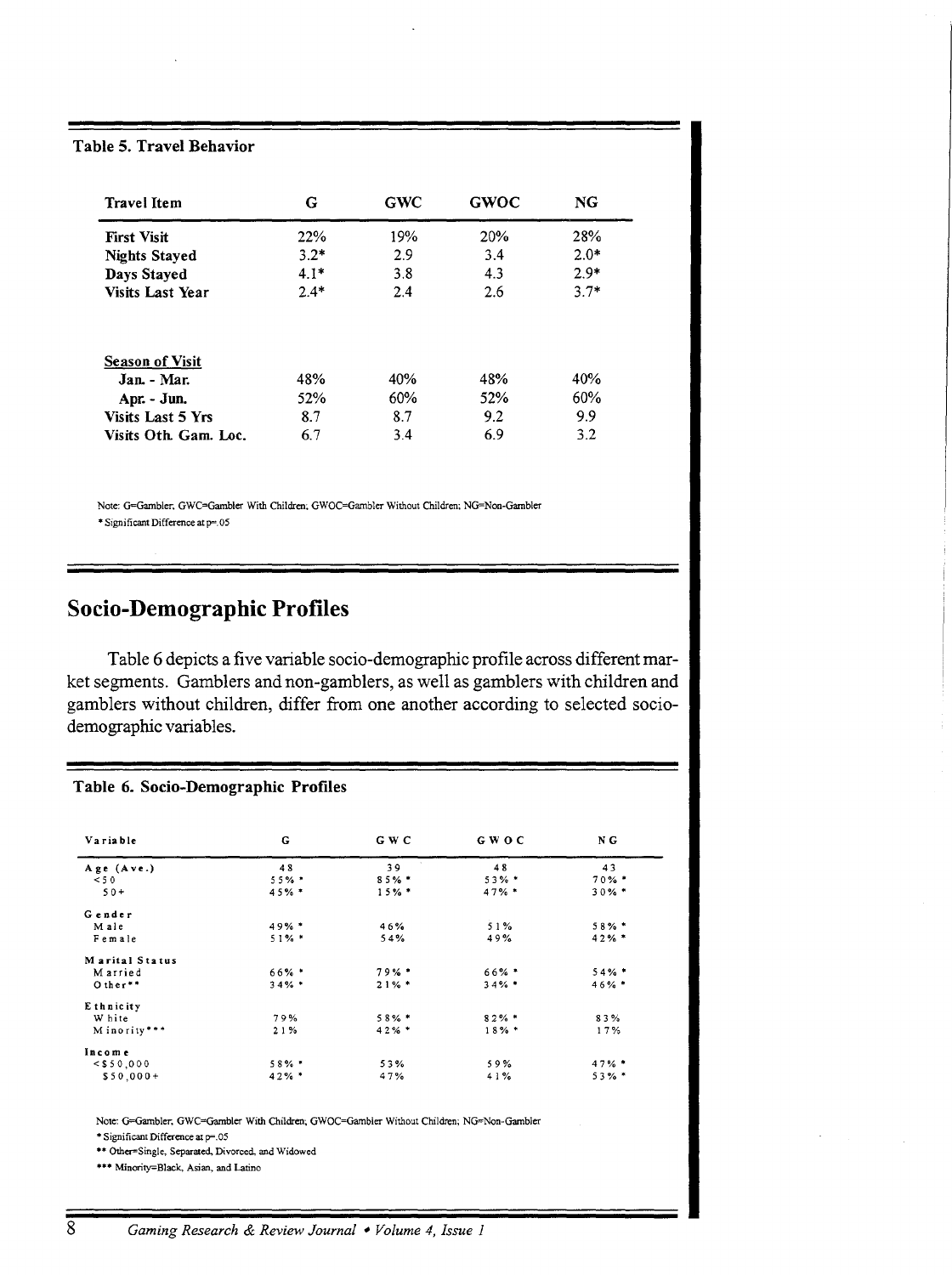Although 55 percent of all the gamblers, and 85 percent of the gamblers with children, are under age 50, gamblers tend to be older than non-gamblers. As expected, gamblers without children tend to be older than gamblers with children. There is a higher proportion of female gamblers than male gamblers.

Gamblers with children are more likely to be females. There is a higher proportion of male non-gamblers than female non-gamblers. Gamblers with children tend to be married, but 21 percent of the gamblers with children are not married. Gamblers and non-gamblers tend to be from the White ethnic group. However, 42 percent of the gamblers with children are from minority groups. Gamblers tend to have lower incomes than non-gamblers. Gamblers with children tend to have higher incomes than gamblers without children.

### Other Socio-Demographic Profiles

Gamblers, compared to non-gamblers, are more likely to be retired. For example, 29 percent of the visiting gamblers are retired. Gamblers without children are the most likely of all the market segments to be retired. Thirty-four percent of the gamblers without children are retired.

Gamblers with children, compared to gamblers without children, are more likely to be employed. Non-gamblers are more likely than gamblers to be college graduates, from foreign countries, and from the West in the United States. Gamblers with children are more likely than gamblers without children to be from the West, and from Southern California in particular.

Table 7 indicates the specific proportions of employment, education, and geographic variables across the different gambling and non-gambling market segments.

| Variable         | G        | G W C      | GWOC     | N G      |
|------------------|----------|------------|----------|----------|
|                  |          | Employment |          |          |
| Employed         | 71%      | $97%$ *    | 66% *    | $86\%$ * |
| Retired          | $29%$ *  | $3%$ *     | $34\% *$ | $14\%$ * |
| O ccupation      |          |            |          |          |
| Prof.            | 52%      | 67%        | 55%      | 55% *    |
| Cierical         | 48%      | 33%        | 45%      | $45%$ *  |
| Education        |          |            |          |          |
| $H.S.$ or $\leq$ | $53%$ *  | 57%        | 54%      | $36%$ *  |
| Col. Grad        | 47%      | 43%        | 46%      | $64%$ *  |
| Country          |          |            |          |          |
| USA              | $86\%$ + | 91%        | 87%      | 79%      |
| Foreign          | $14%$ *  | 9%         | 13%      | 21%      |
| USA Region       |          |            |          |          |
| West             | $58%$ *  | $87\%$ *   | $55%$ *  | $73%$ *  |
| Other            | $42\%$ * | $13%$ *    | $45%$ *  | 27%      |
| So. Ca.          | 35%      | $51\%$ *   | 33%*     | 34%      |
| Other            | 65%      | 49% *      | 67% *    | 66%      |

#### Table 7. Other Socio-Demographic Profiles

Note: G=Gambler, GWC=Gambler With Children; GWOC=Gambler Without Children; NG=Non-Gambler \* Significant Difference at p=.05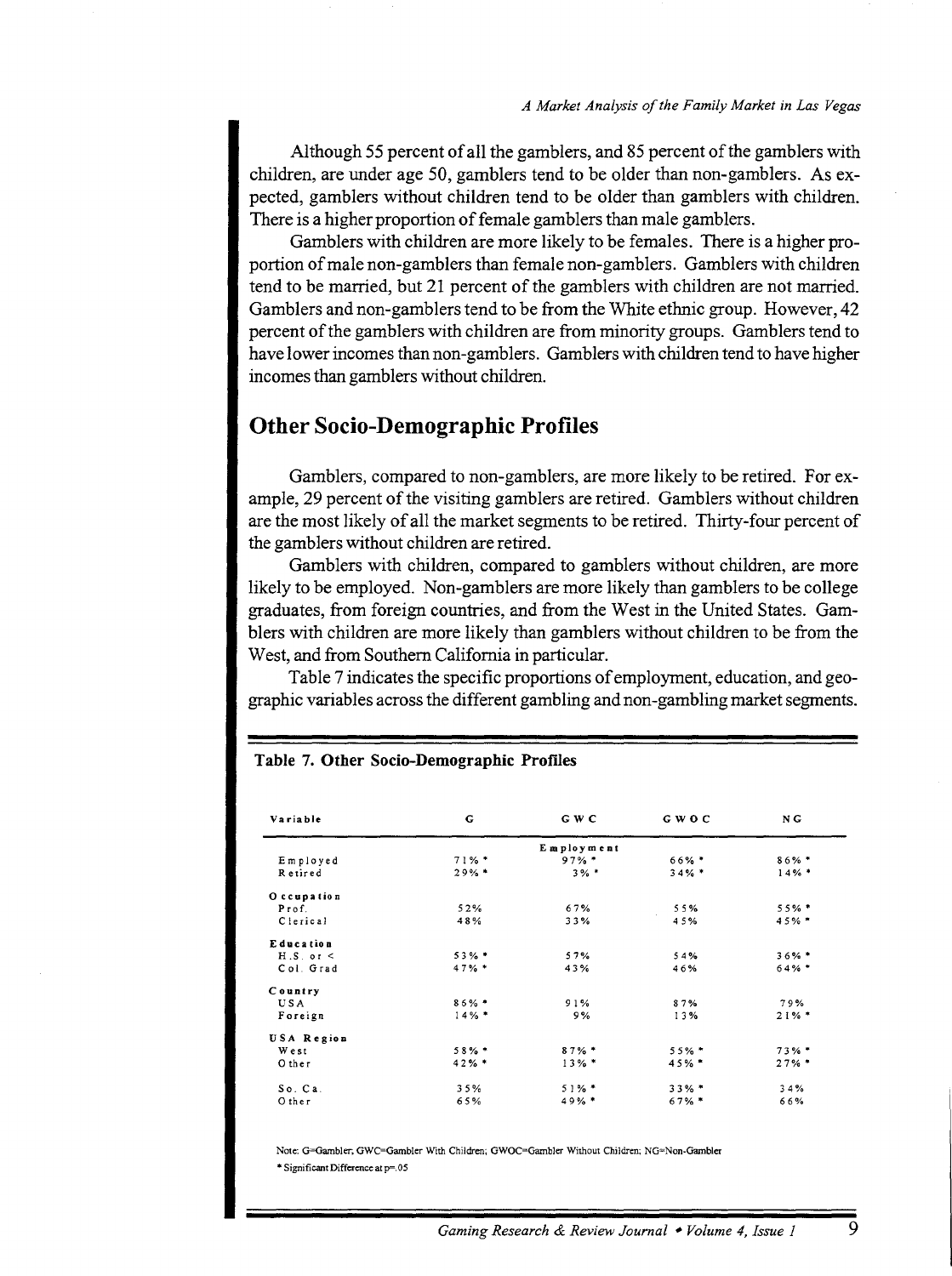### **Profile of the Family Gambler**

The family gambler (i.e., the gambler with children) has a per trip gambling budget of about \$300 and spends about \$90 per trip for shopping and about \$20 per day for food. She (54%) or he (46%) gambles about 4 hours per day, stays about 4 days, and visits Las Vegas about 2.5 times a year.

The family gambler is about 39 years old, married, White, and employed. This gambler earns less than \$50,000 per year, has a high school or less education, is from the Western Region of the United States, and represents about 7 percent of the Las Vegas casino gambling market.

### **Profile of the Gambler Without Children**

The gambler without children (i.e., the person visiting Las Vegas is not accompanied by any children) has a per trip gambling budget of about \$500 and spends about \$76 per trip for shopping and about \$25 per day for food. He (51%) or she (49%) gambles about 5 hours per day, stays about 4 days, and visits Las Vegas about 2.5 times a year.

The gambler without children is about 48 years old, married, and White. This gambler is employed, earns less than \$50,000 per year, has a high school or less education, and is not from the Western Region of the United States.

Only 48% of all gamblers without children come from the Western Region of the United States. More than half of the gamblers without children segment of the market come from other areas of the United States or from foreign countries. The gambler without children represents about 85 percent of the Las Vegas casino market.

### **Similarities and Differences between Gamblers With and Without Children**

Gamblers with children and gamblers without children are similar with respect to length of stay, number of visits per year, marital status, ethnic group, employment status, earnings per year, and education. Gamblers with children, compared to gamblers without children, are more likely to be female (about 8% more), to have a lower gambling budget (about \$200 less), to gamble less (about 1 hour per day less), to spend more for shopping (about \$14 more), to spend less for food (about \$5 less), to be younger (about 9 years younger), to come from the Western Region of the United States (about 30% more), and to represent a smaller proportion of the overall casino gambling market (about 78% less).

### **The Non-Gambler Profile**

The non-gambler does not have gambling expenditures, but spends about \$60 per trip for shopping and about \$25 per day for food. He (58%) or she (42%) stays about 3 days, and visits Las Vegas about 4 times a year.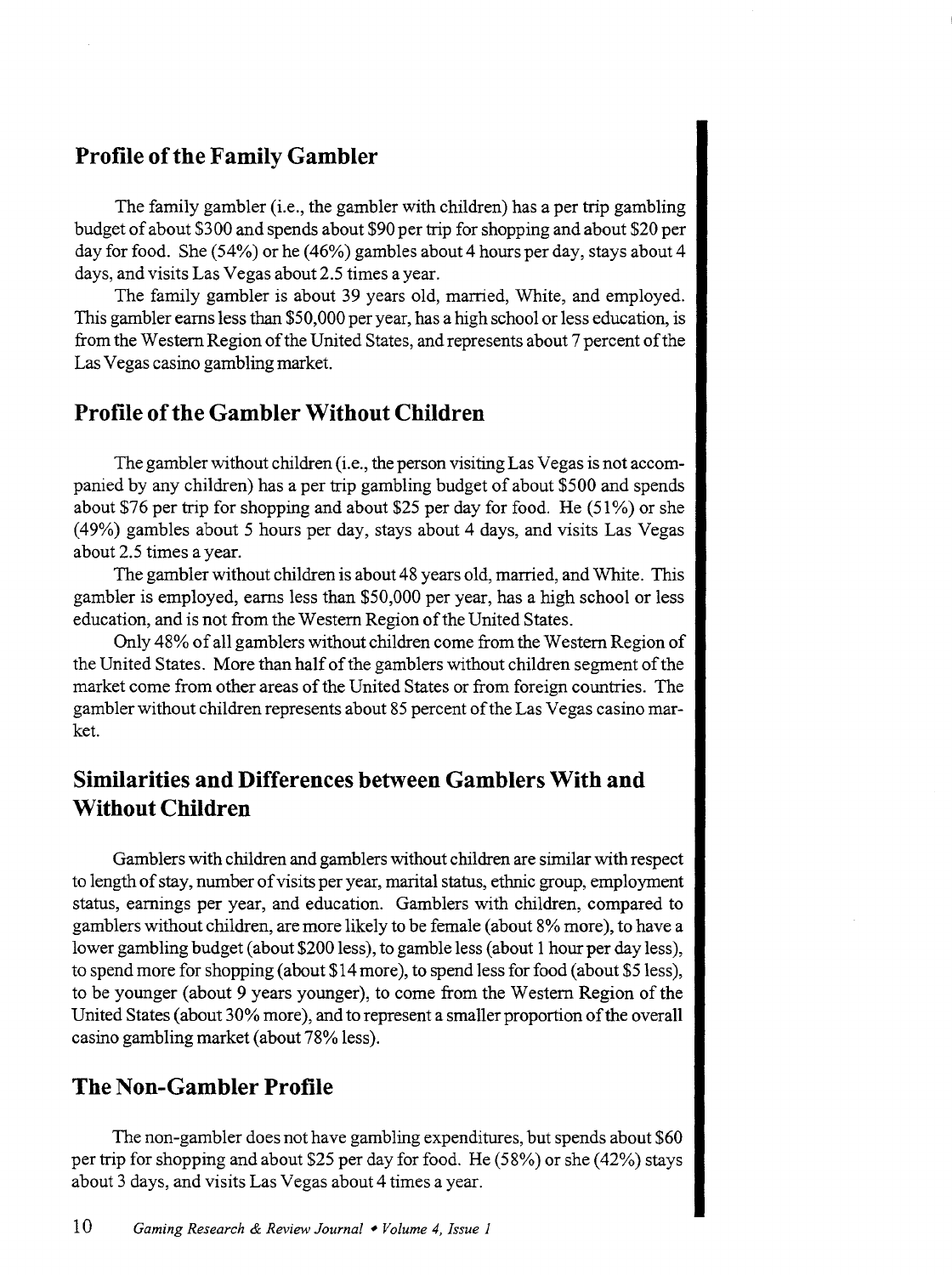The non-gambler is about 43 years old, married, and White. This non-gambling visitor is employed, earns more than \$50,000 per year, is a college graduate, is from the Western Region (about 57%) of the United States, and represents about 8 percent of the Las Vegas casino gambling (i.e., visitor) market. Non-gamblers with children represent about 1 percent of the Las Vegas casino gambling market (i.e., about 12 percent of the non-gamblers are visiting with children).

### **Similarities and Differences between Non-Gambler and Gambler Profiles**

Non-gamblers and gamblers are similar regarding marital status, ethnic group, employment status, and food expenditures. It should be noted that these are mostly profile (majority percentage-based) comparisons. In certain cases (such as marital status) there are significant differences across the major sub-groups.

**Gamblers with children and gamblers without children are similar with respect to length of stay, number of visits per year, marital status, ethnic group, employment status, earnings per year, and education.** 

Non-gamblers compared to gamblers are more likely to stay fewer days (about 1 day less), to make more visits per year (about 1.5 more visits), to be male (9% more), to spend less for shopping (about \$15 less), to be younger (about 5 years younger), to be college graduates (about 17% more), to earn \$50,000 or more (about 10% more),

to come from the Western Region of the United States (about 8% more), to represent a smaller proportion of the overall casino gambling market (about 84% less), and to represent a smaller proportion of the overall family market (about 6% less).

# **The Nature Of The Family Market**

The family-oriented gambler market is heterogeneous. Its members range from relatively young, financially secure grandparents taking a trip with a grandchild to a fmancially insecure single mother traveling with her children. A casual observation of activities in a hotel-casino (e.g., Treasure Island) reveals a significant variety of children and adult combinations. These family-oriented groups engage in a multitude of activities (e.g., eating, swimming, shopping, video arcade machines, amusements, rides, shows, entertainment programs, and visiting friends and relatives).

It seems that members of the family market enjoy traveling with children. In some cases they don't have a choice (e.g., baby-sitter not available). They also enjoy gambling. A trip to Las Vegas is seen as combining quality time with the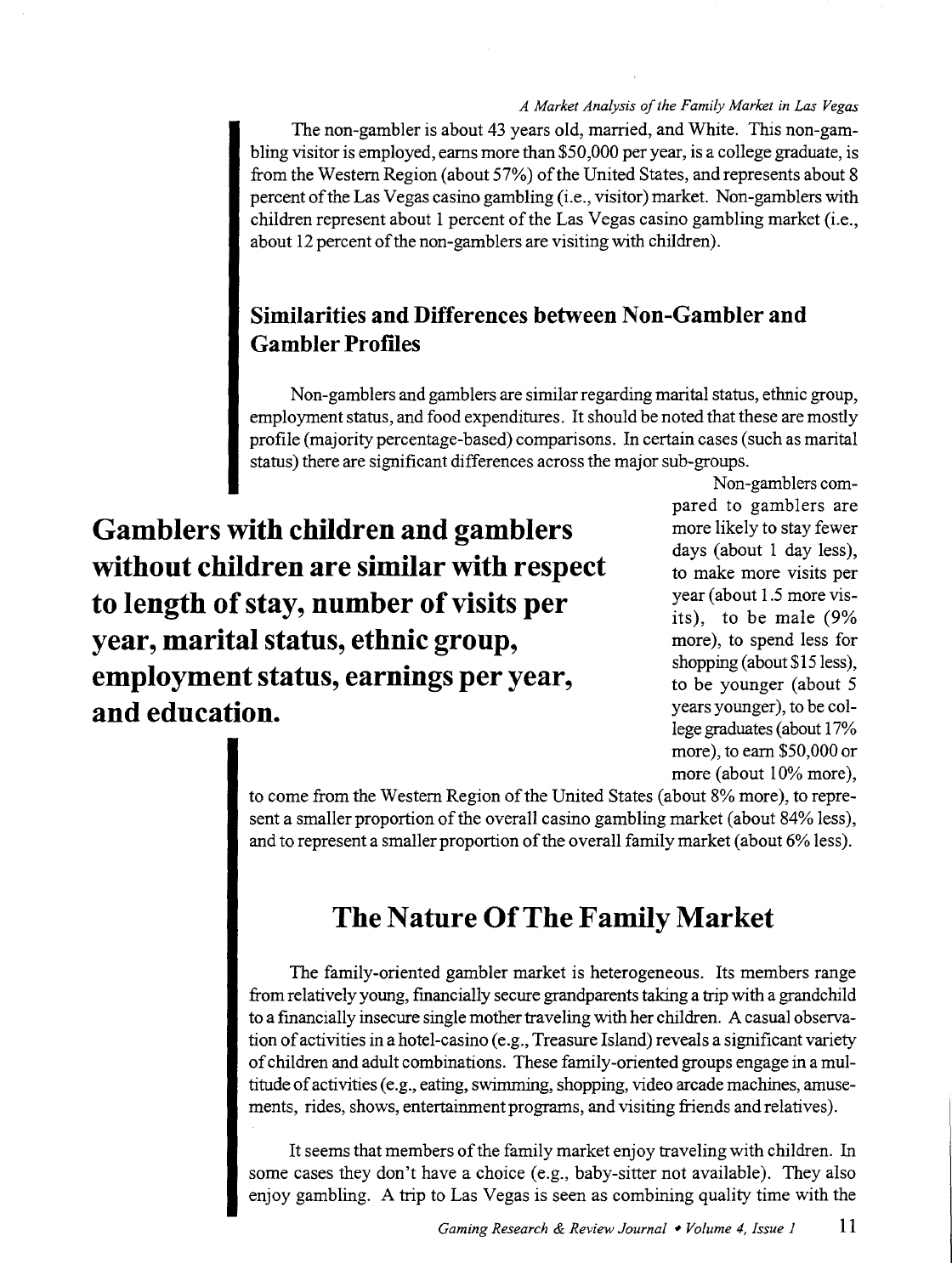children and also something special (e.g., gambling) for the adults. Parents schedule time for the children and time for themselves. This is an extension of the normal work-home routine. The children are not expected to participate in everything (e.g., adult shows). They don't at home. Some things are organized specifically for them (e.g., water activities at Wet 'N Wild).

# **The Family Market Potential**

The family market potential is substantial and growing. About 82 percent of all United States households believe that "casino gaming can be a fun night out." About 59 percent believe that "casino gaming is perfectly acceptable for anyone." About 30 percent visited a casino in 1994. It should be noted that the estimated number of households is based on a conservative estimate of the number of households in the USA in 1994 (extrapolating from the Bureau of the Census Series B estimates). A household base of 107 million households indicates that about 32 million households visited a casino in 1994 (Harrah's Survey of Casino Entertainment, 1995).

Table 8 indicates the estimated number of family households, the households with children under 18, and the market potential for family -oriented gamblers from 1994 through the year 2000. For example, the market potential for family gamblers in 1994 is about 20 million households. This increases to 21 million households by the year 2000.

| Variable             | 1994              | 1997              | 2000              |
|----------------------|-------------------|-------------------|-------------------|
| # USA Households     | 96m               | 100m              | 106m              |
| % Family Households  | 70%               | 69%               | 68%               |
| # Family Households  | 67m               | 69m               | 72m               |
| % HH's W Child. <18  | 50%               | 50%               | 50%               |
| $#HH's$ W Child. <18 | 34 <sub>m</sub>   | 35m               | 36m               |
| % Gamb. Acceptance   | 59%               | 59%               | 59%               |
| # HH's Mkt potential | 19.8 <sub>m</sub> | 20.4 <sub>m</sub> | 21.3 <sub>m</sub> |

#### Table 8. The Family Market Potential

Sources: Bureau of the Census, Demographics USA-County Edition, Survey of Buying Power, and

Harrah's Survey of Casino Entertainment.

These estimates of national market potential are conservative because they are based only on the households that accept casino gambling (as compared to those who see casino gambling as a fun night out), and they do not include families with children aged 18, 19, and 20. Furthermore, the gambling acceptance rate is expected to increase significantly each year. It increased 16 percent from 1993 to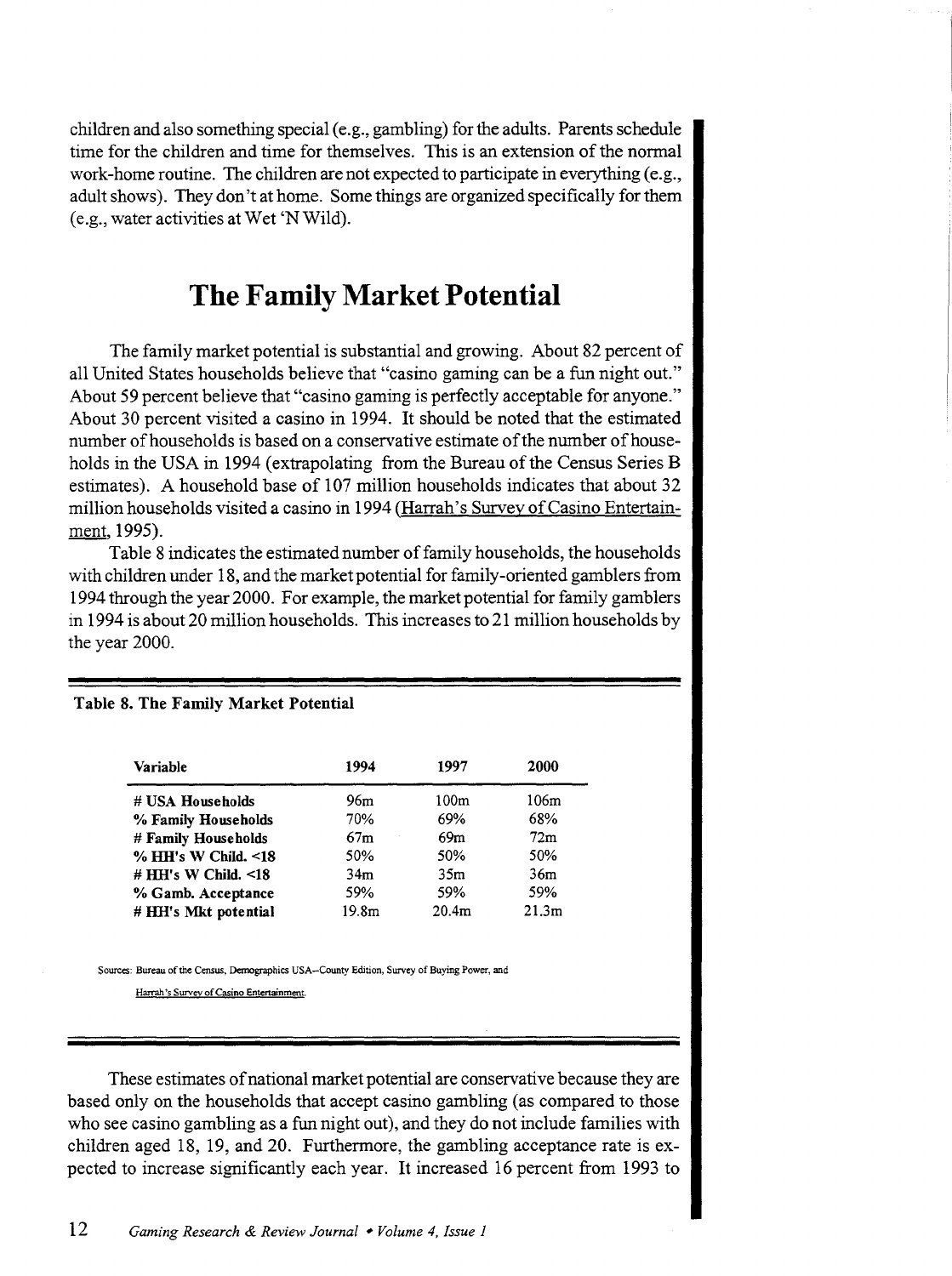1994. The exposure rate is also expected to increase significantly each year. It increased by 36 percent from 1993 to 1994.

Further support for the use of the gambling acceptance figure of 59 percent to determine market potential comes from the Gambling Research Group (Social Science Research Center, Mississippi State University) study of adult gambling behavior where it was found that 61 percent of American adults legally gambled in 1994 ("Sixty-one Percent of Adults," 1995). If a household is engaged in any kind of gambling, it is assumed that it has accepted gambling as appropriate behavior, that it would also accept casino gambling as appropriate, and that it would participate in casino gambling if the situation were appropriate (e.g., resources available, convenient casino, and attractive marketing program).

It could be argued that the 82 percent—believing that casino gaming can be a fun night out-household base is an appropriate estimator of casino market potential. This would produce a 1994 national market potential of about 28 million households and a Las Vegas national penetration ratio of about 1.3 percent.

### The National Family Market Penetration Ratios

Table 9 indicates national family market penetration ratios across time. Assuming that about 86 percent of the Las Vegas visitors are domestic visitors, that about 7 percent of the Las Vegas domestic casino gambling market are gambling oriented families, that each family consists of about two adults, and that these gambling prone families visit Las Vegas an average of about 2.4 times each year, the current Las Vegas market family penetration ratio is only about 2 percent. This will rise about one-half percent to about 2.5 percent by the year 2000.

#### Variable 1994 1997 2000 #Las Vegas Visitors 28.2m 34m 40rn % Domestic Visitors 86% 86% 86% 86% # Domestic Visitors 24m 29m 34m # Vis. Ave. Party/Mode 2 2 2 2 # Las Vegas Vis. HH's 12m 15m 17m % Gamblers With Child. 7% 7% 7% 7% # Gam. W. Child. HH's 849k 1.0m 1.2m # VISits Per Yr/GWC 2.4 2.4 2.4 #Different GWC HH's 354k 426k 502k % Penetration Ratio 1.8% 2.1% 2.4%

#### Table 9. The National Family Market Penetration Ratios

Sources: Las Vegas Visitor Profile Studv.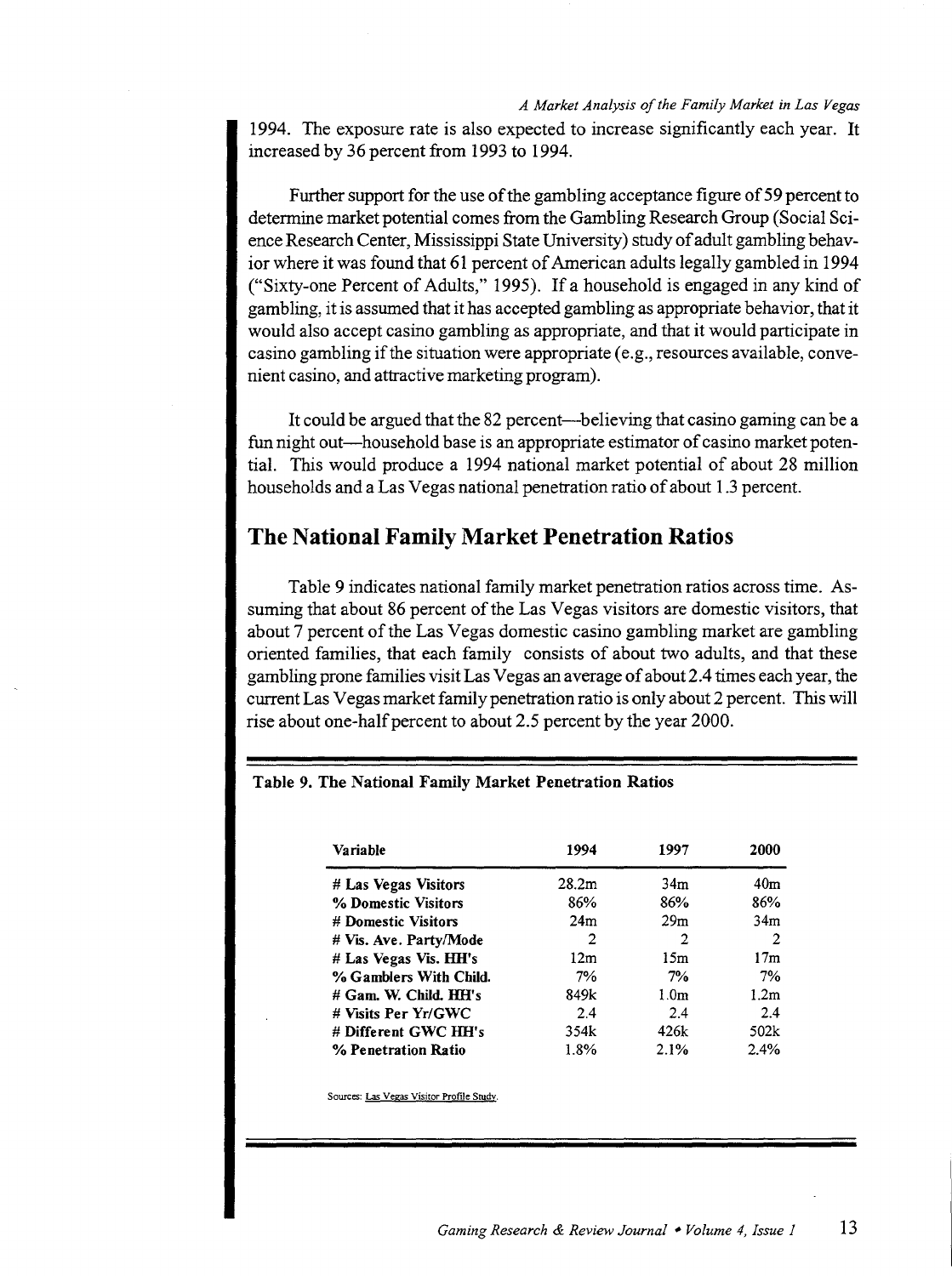The family gambler penetration ratio of 2 percent (1994) can be compared to the overall product market penetration ratio of 10 percent (1993). This would indicate a 5: 1 greater penetration rate of gamblers without children compared to gamblers with children. Gamblers without children are expected to continue to dominate the market, but by 1997, and more by the year 2000, the difference between the ratios of the two groups will decline significantly (Dandurand & Pinney, 1994).

The family market is expected to increase significantly through the year 2000. The increase will derive from overall growth in the Las Vegas casino gambling market and from larger market proportions of the family market. The fundamental driving forces are cultural, political, legal, economic, competitive, and technological change.

The Las Vegas casino gambling industry's response to the dynamics of the evolving business environment is depicted in Circus Circus Enterprises' Project Millennium which "could encompass a series of new multiple hotel/casino environments, each uniquely themed, yet interconnected to create a stunning entertainment complex. The experience will be one truly free of automobiles, traffic snarls, stress and congestion .... The project will encompass diversions and opportunities for entire families and non-gamblers, but the central objective will be to energize the casinos, and so we will be primarily seeking to create adult-oriented attractions .... Guests will have ample options to fill their stay without ever leaving our properties and still have reason to come again because they will not be able to see it all in one stay" (Circus Circus, 1995).

# **References**

- Akhter, Syed H. ( 1994 ). *Global marketing.* Cincinnati, OH: South-Western College Publishing.
- Andersen, Kurt. (1994, January 6). Las Vegas, USA. *Time* [On-line]. Available: America Online.
- Bearden, William 0., Thomas N. Ingram, & Raymond W. La Forge. (1995). *Marketing.*  Chicago: Richard D. Irwin, Inc.
- Circus Circus Enterprises, Inc. *(1995).1995 annual report.* Las Vegas, NV: Author.
- Dandurand, Lawrence & J. Kent Pinney. (1994). *Structural dynamics in the Las Vegas casino gambling market.* Las Vegas: The Ninth International Conference on Gambling and Risk Taking.
- Demographics USA-County edition. ( 1993). *Market statistics.* New York: Bill Communications, Inc.
- Eadington, William R. (1994). Casinos in Canada: Policy challenges in the 1990's. In Colin S. Campbell (Ed.), *Gambling* in *Canada: The bottom line.* (pp. 3-17). Burnaby, BC: Simon Fraser University. Criminology Research Center.
- Family cruising seen as major growth market, survey shows. (1995, March 13). *Business Wire[* Online]. Available: America Online.

*Harrah's survey of casino entertainment.* (1995). Memphis, TN: Harrah's Casinos.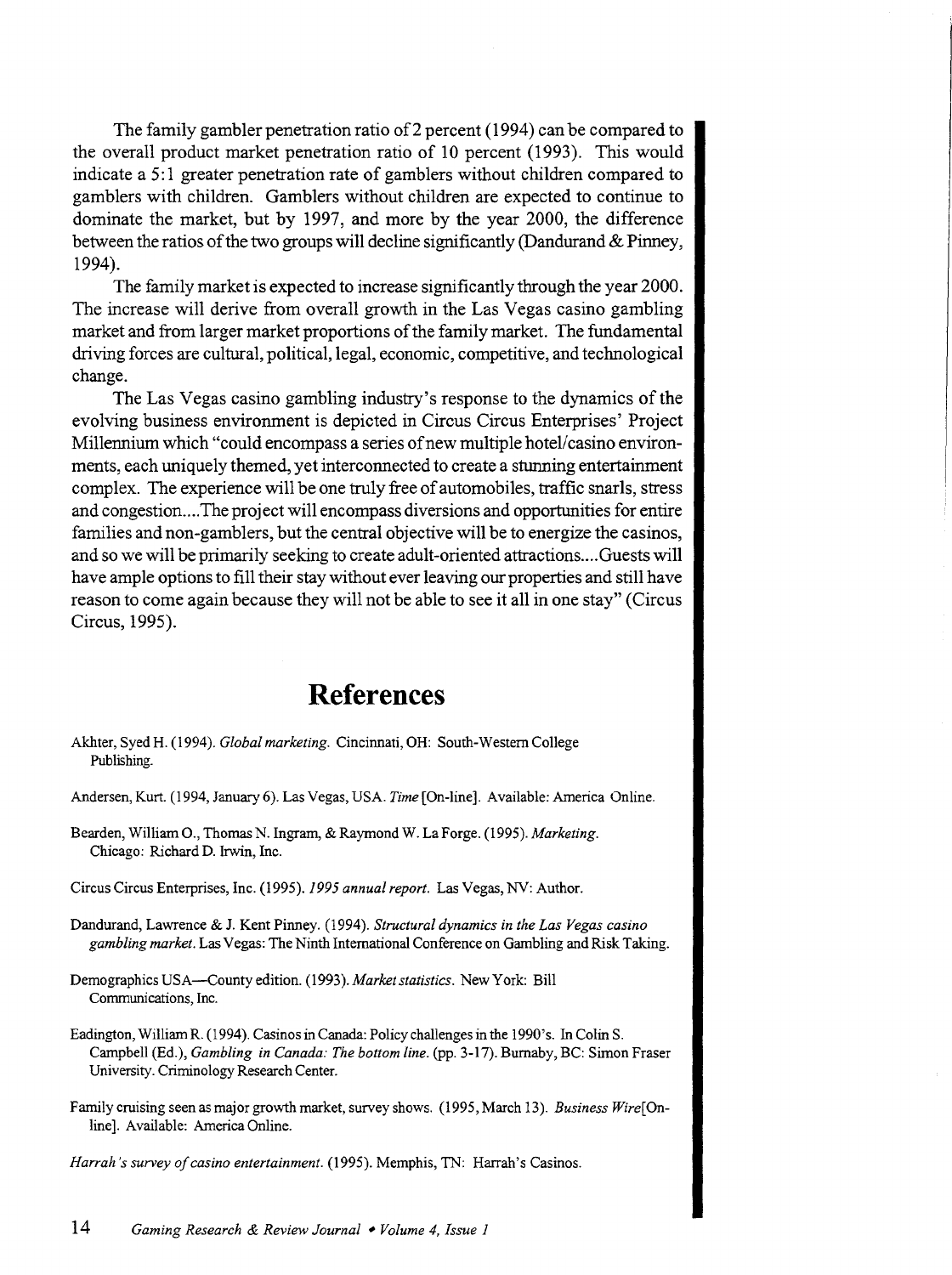- Jeannet, Jean-Pierre & H. David Hennessey. (1995). *Global marketing strategies.*  Boston: Houghton Mifflin Company.
- Keegan, Warren J. (1995). *Global marketing management.* Englewood Cliffs, NJ: Prentice-Hall, Inc.

*Kids count data book.* (1995). Greenwich, CT: Annie E. Casey Foundation.

- Koretz, Gene. ( 1995, March 22). Are Americans overworked? *Business Week* [On-line]. Available: America Online.
- Kotler, Philip & Gary Armstrong. (1994). *Principles of marketing.* Englewood Cliffs, NJ: Prentice-Hall, Inc.
- Kotler, Philip & Gary Armstrong. (1997). *Marketing.* Upper Saddle River, NJ: Prentice-Hall, Inc.
- Las Vegas Convention & Visitors Authority. (1995). *Las Vegas visitor profile study, I994.* Las Vegas, NV: Author.
- Local residents patronize casinos. (1995, March 29). *Las Vegas Review Journal,* p.11E.
- Popcorn, Faith & Lys Marigold. (1996). *Clicking: I6 trends to future fit your life, your work, and your business.* New York: HarperCollins Publishers.
- Schibrowsky, John A. ( 1994). *Gambling and a family resort destination?* Las Vegas, NV: The Ninth International Conference on Gambling and Risk Taking.
- Schiffman, Leon G. & Leslie Lazar Kanuk. (1991). *Consumer behavior.* Englewood Cliffs, NJ: Prentice-Hall, Inc.

Sixty-one percent of adults made legal bets. (1995, May 15). *Las Vegas Review Journal,* p. ID.

Survey of buying power. (1994). *Sales* & *Marketing Management.* New York: Bill Communications, Inc.

U.S. Bureau of the Census. (1986). *Current Population Reports.* Washington, D.C.:Author.

Waldrop, Judith. (1989, March 23). Inside America's households. *American Demographics II,* 23.